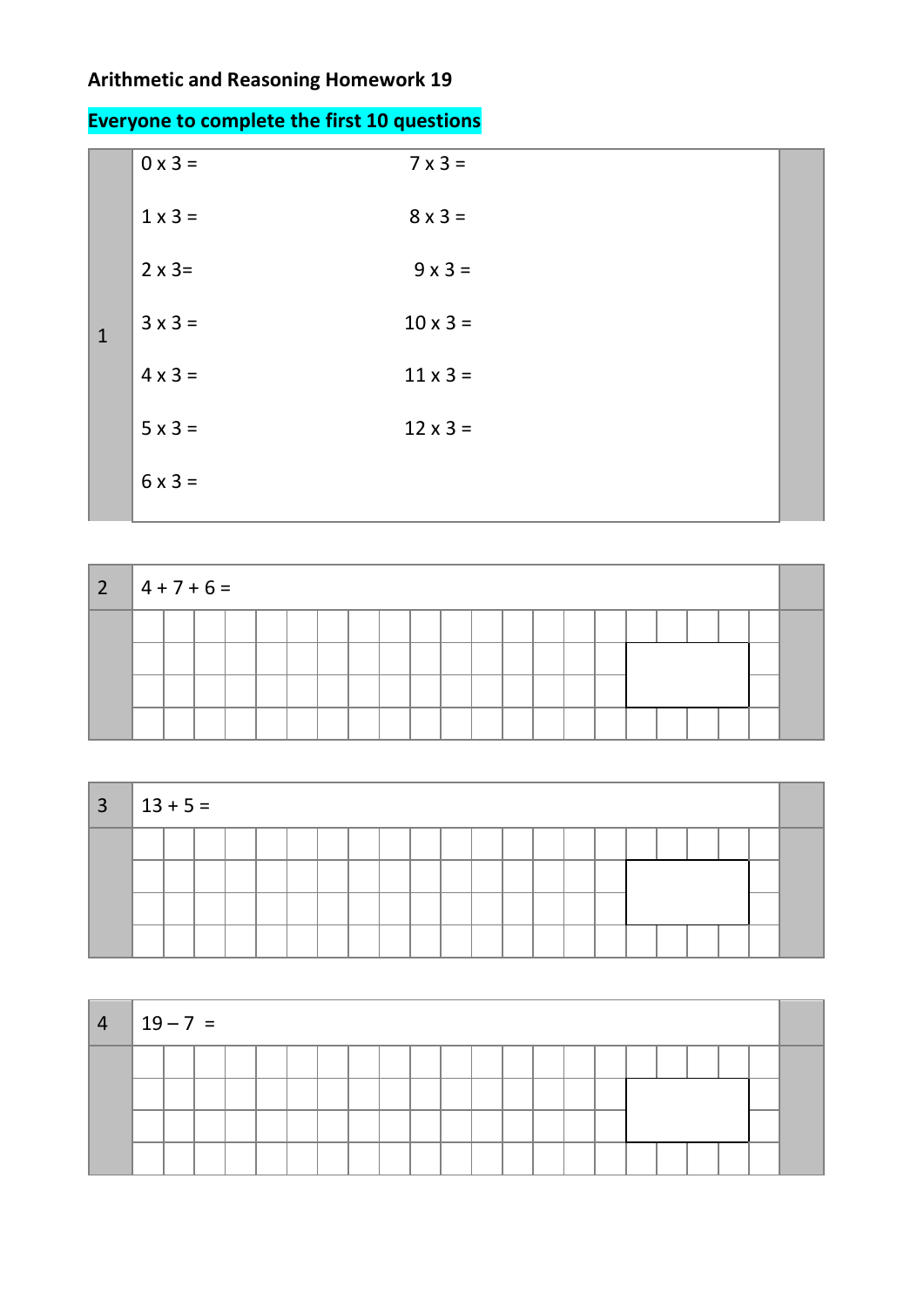5 Complete the sequence.

$$
\frac{2}{10}, \frac{3}{10}, \frac{4}{10}, \frac{5}{10}, \frac{1}{10}, \frac{1}{100}, \frac{1}{1000}
$$

| 6 |                   | Use these words to complete the sentences. |  |
|---|-------------------|--------------------------------------------|--|
|   | days minutes hour |                                            |  |
|   | There are 60      | in an ____                                 |  |
|   | There are 31      | in March.                                  |  |

7 Count the sides of this shape. How many does it have? What is the name of this shape? Is it regular or irregular?

8 Draw a line that is perpendicular to line AB.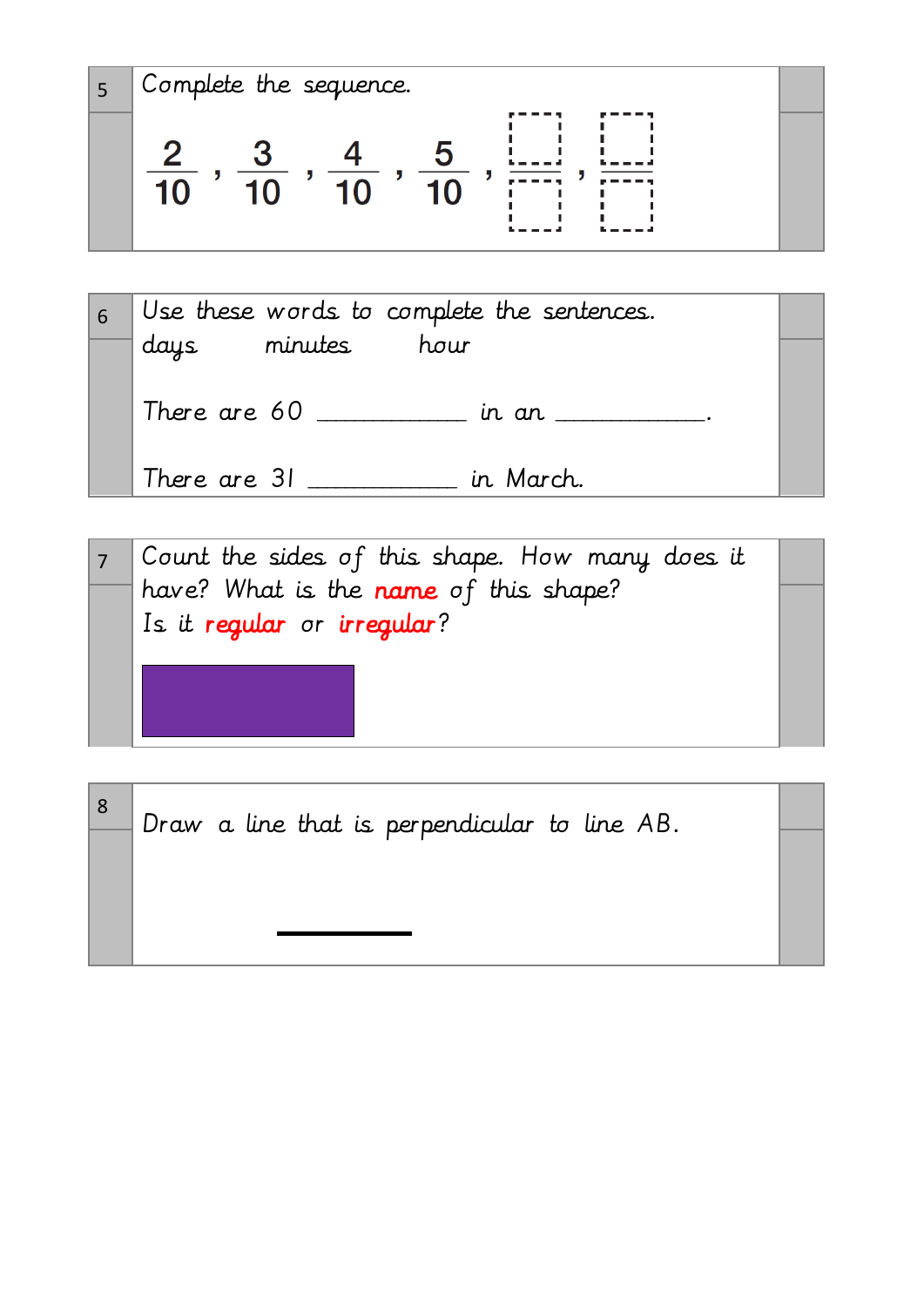

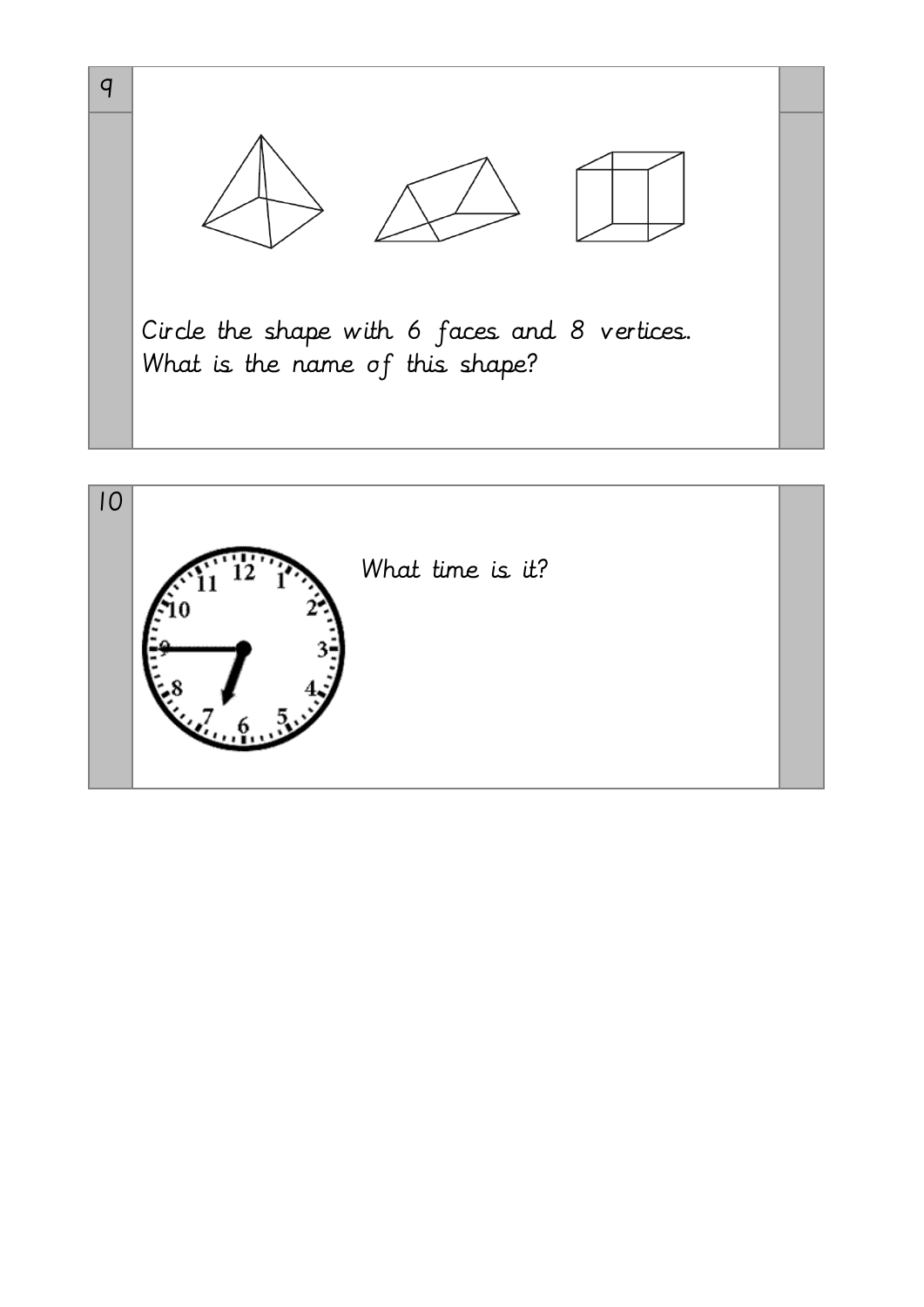| 11 |  |  |  | $+296=783$ |  |  |  |  |  |  |  |
|----|--|--|--|------------|--|--|--|--|--|--|--|
|    |  |  |  |            |  |  |  |  |  |  |  |
|    |  |  |  |            |  |  |  |  |  |  |  |

| 12 |  |  |  | One hundred and thirty eight more than six hundred and forty nine is? |  |  |  |  |  |  |  |
|----|--|--|--|-----------------------------------------------------------------------|--|--|--|--|--|--|--|
|    |  |  |  |                                                                       |  |  |  |  |  |  |  |
|    |  |  |  |                                                                       |  |  |  |  |  |  |  |
|    |  |  |  |                                                                       |  |  |  |  |  |  |  |
|    |  |  |  |                                                                       |  |  |  |  |  |  |  |

| $13 \int_{4}^{1}$ of 24 = |  |  |  |  |  |  |  |  |  |  |  |
|---------------------------|--|--|--|--|--|--|--|--|--|--|--|
|                           |  |  |  |  |  |  |  |  |  |  |  |
|                           |  |  |  |  |  |  |  |  |  |  |  |
|                           |  |  |  |  |  |  |  |  |  |  |  |
|                           |  |  |  |  |  |  |  |  |  |  |  |

| 14 | 672 is |  |  |  |  | more than 339 |  |  |  |  |  |  |
|----|--------|--|--|--|--|---------------|--|--|--|--|--|--|
|    |        |  |  |  |  |               |  |  |  |  |  |  |

| 15 | $\vert 56 +$ |  |  |  | $= 52 + 67$ |  |  |  |  |  |  |  |
|----|--------------|--|--|--|-------------|--|--|--|--|--|--|--|
|    |              |  |  |  |             |  |  |  |  |  |  |  |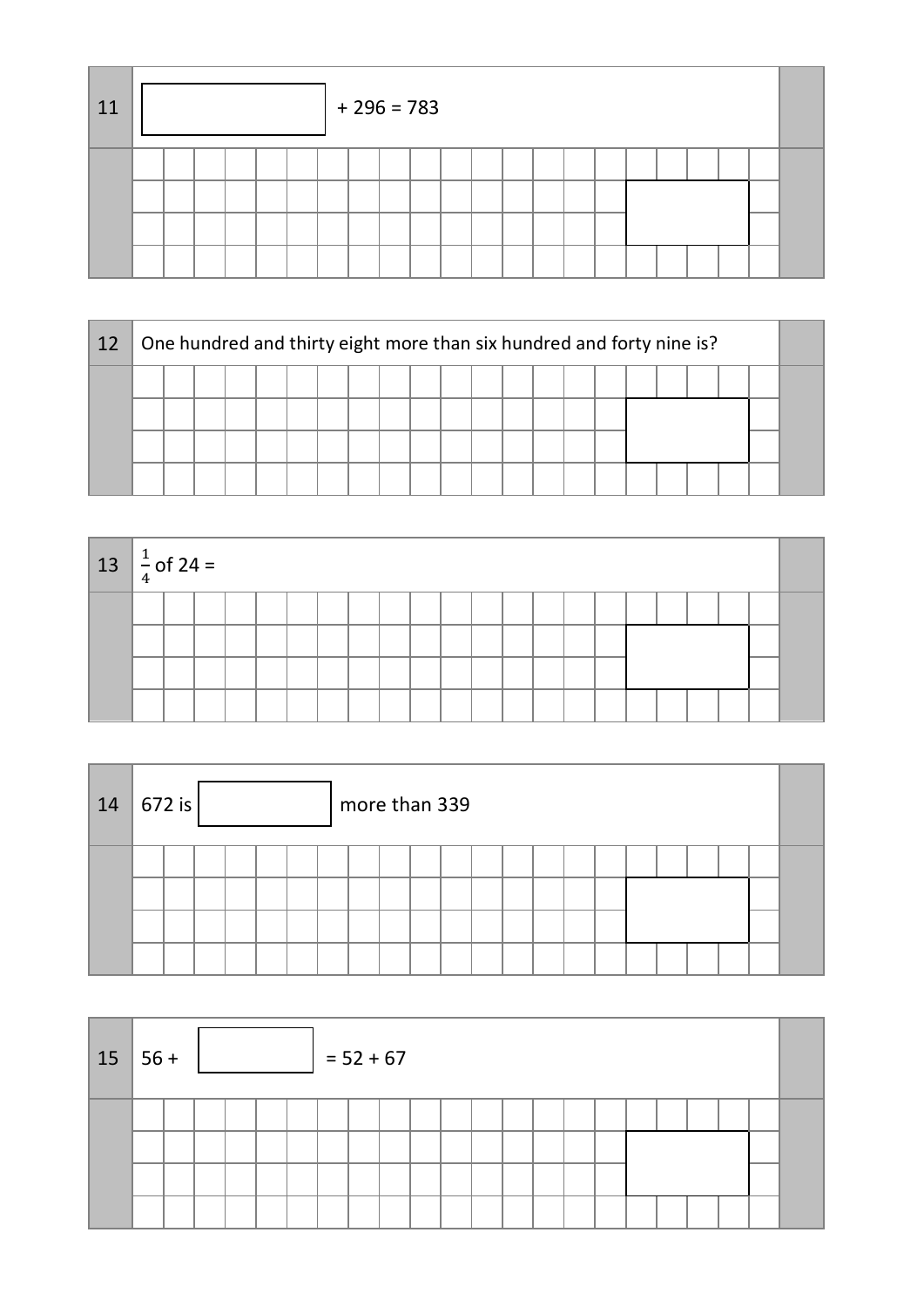

| $17$ It is quarter past seven in the evening. I watch a film |
|--------------------------------------------------------------|
| for I hour 55 minutes. When does the film finish?            |
|                                                              |
|                                                              |
|                                                              |
|                                                              |

| $18$ What is the perimeter of<br>this shape? |      |  |
|----------------------------------------------|------|--|
|                                              | 12 m |  |
|                                              |      |  |
| 7m                                           |      |  |
|                                              |      |  |
|                                              |      |  |

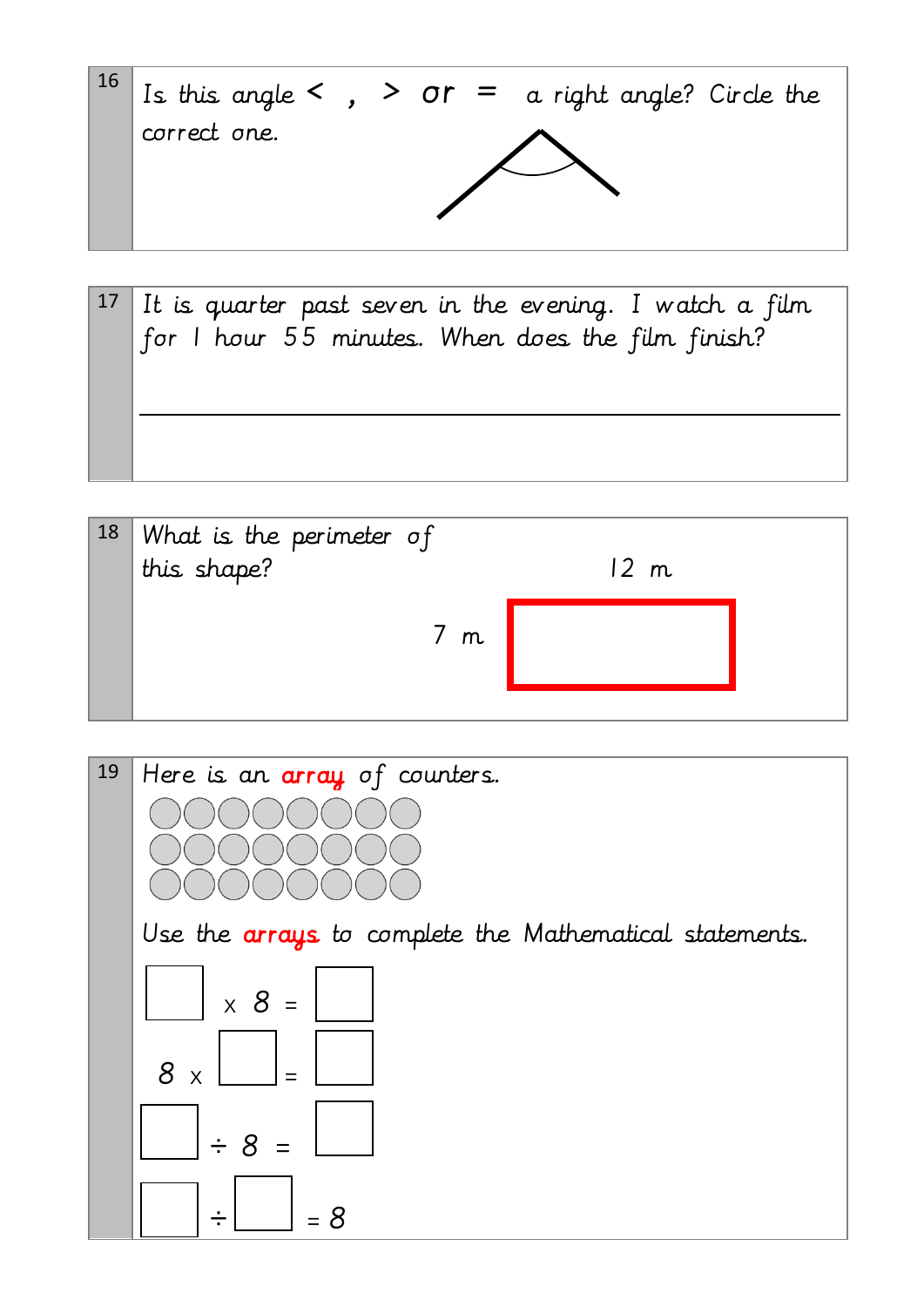